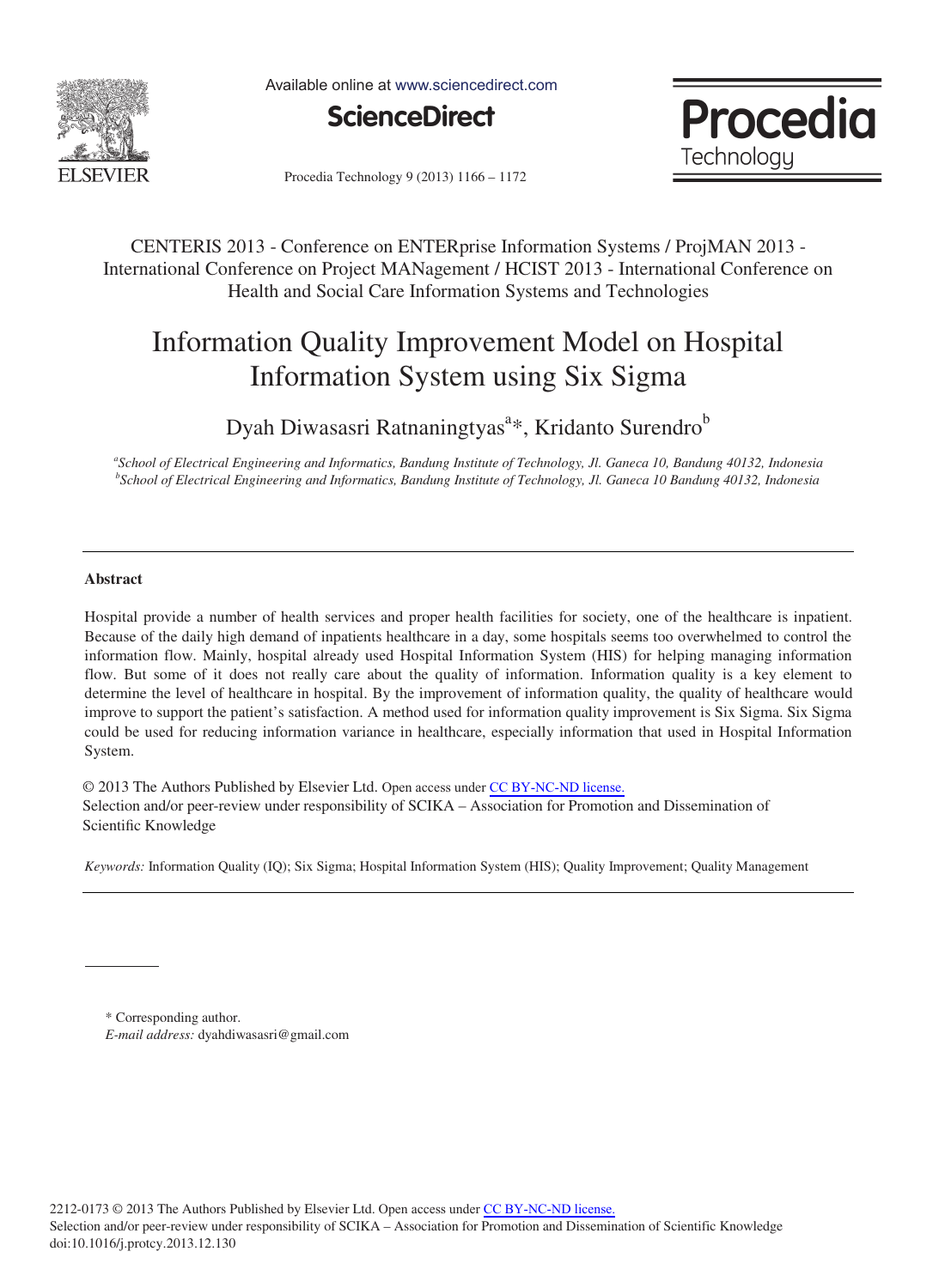### **1. Introduction**

The availability of health services provided by a hospital is based on the classification of hospital which could be divided into two types which is general hospital and specialty hospital [1]. With the number of health services provided, a hospital ideally should be organized all of the health services to get patient satisfaction aligned with the quality of output data. But the fact is, sometimes a hospital feels overwhelmed when giving over-demand health services from patient but not coupled with a proper health service system. Some hospital has already used Hospital Information Systems (HIS) as an information system which implemented in hospital to manage information, gather information, data storage, data processing, data exchange and extraction in purpose to fulfill the functional requirement of user [2]. The quality of health services depend on the quality of information in hospital and information quality (IQ) is a competitive key element for on-going organization.

 Method used in this paper is Six Sigma. Six Sigma is a quality improvement approach which systematically effective to improve organization performance based on the use of various statistic analytic technique [3]. The purpose is to reduce process variance by eliminate defects that bother customer satisfaction [4]. The improvement and enhancement of information quality in the hospital, the health services quality should be increased significantly. The purpose of this paper is to set IQ parameters for hospital and create model of IQ improvement based on the method of Six Sigma.

This paper organized as follow: in section 2 we present about information quality in hospital, in section 3 we explain about Six Sigma as the method used in this paper. In section 4, we present information quality improvement model for Hospital Information System using Six Sigma, tthen at least in section 5 is conclusion statement as the summarize result.

#### **2. Information Quality in Hospital**

Information needed is not only seen by the quantity of information, but also the quality [5]. Information quality considered as the determinant of output data process which will be communicate to the user or can be considered as an input for another process. In this case, IQ plays an important role and should be created as a successful indicator of the process course. IQ determined by seven things which is [6]: (1) Accessibility, (2) Completeness, (3) Accuracy, (4) Exactly, (5) Timely, (6) Clearly, and (7) Flexibility. While Eppler (2006) said there is 70 of widely used IQ criteria [7]

In health section, healthcare quality is a level where individual healthcare will improve the probability of wanted health results consistent with the knowledge from health specialist nowadays [8]. There are six IQ dimension related with healthcare on health institution [10]: (1) Safe, (2) Effective, (3) Efficient, (4) Timely, (5) Patient-centered, and (6) Equitable. IQ in hospital becomes a crucial factor in health services to patient, so that the importantly of IQ in hospital; are [9]: (1) To promote accountability between health provider, (2) To inform the focus policy development, and (3) To possibly the provider and functionary to learn about quality improvement between them.

#### **3. Six Sigma**

Sigma is a quality improvement approach which systematically effective to improve organization performance based on the use of various statistic analytic technique [3]. The higher sigma level, the smaller probability level of defects occurs in products. However, a number of organizations prefer to use Six Sigma because it has standard of only reproduce 3,4 Defects Per Million Opportunities (3,4 DPMO) [3]. The purpose is to reduce process variance by eliminate defects that bother customer satisfaction [4]. Six Sigma has concern